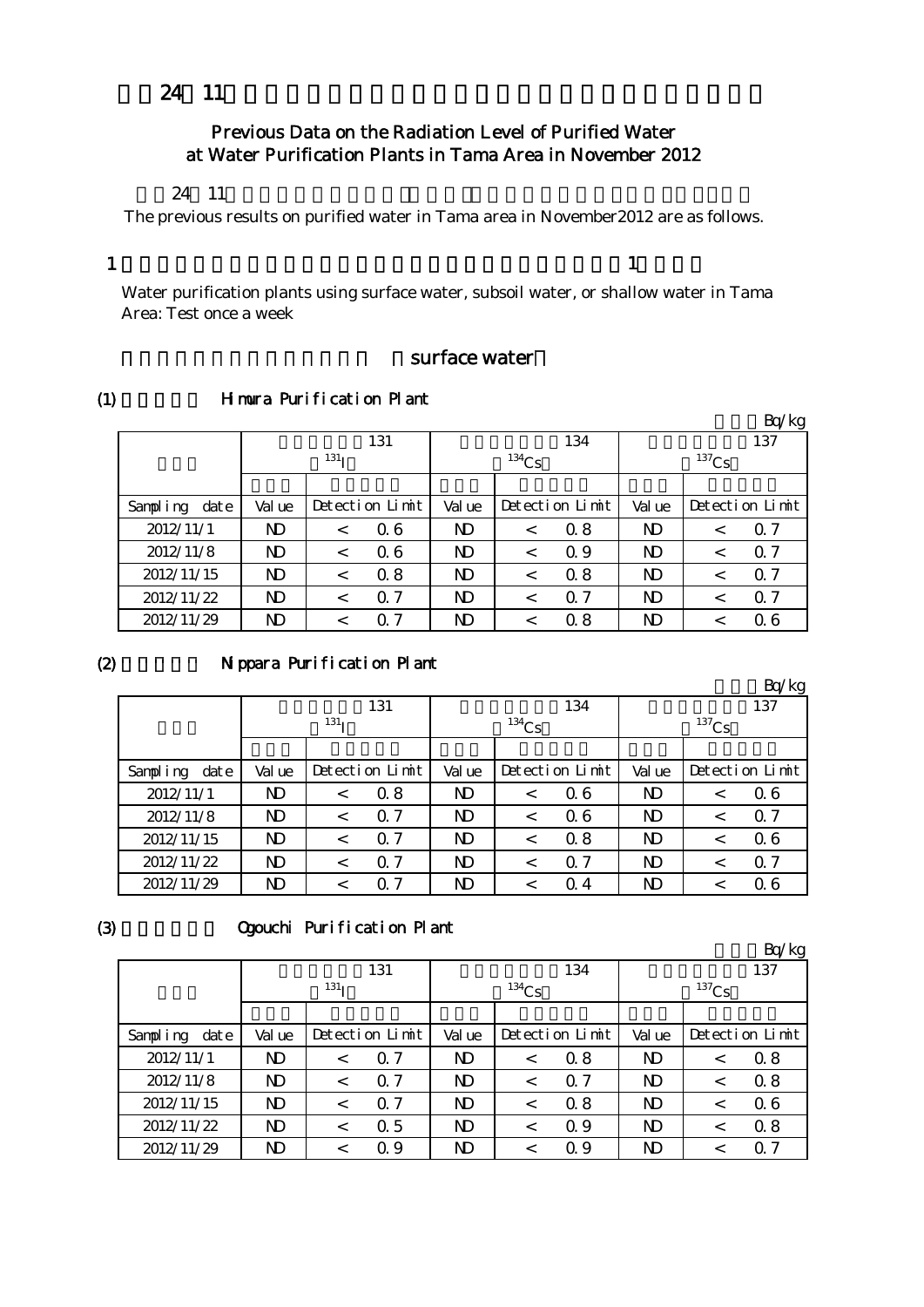# H kawa Purification Plant

|                   |        |                  |                 |                |          |                 |                |  | $\circ$         |
|-------------------|--------|------------------|-----------------|----------------|----------|-----------------|----------------|--|-----------------|
|                   |        | 131              |                 |                |          | 134             | 137            |  |                 |
|                   |        | 131 <sub>T</sub> |                 |                | $134$ Cs |                 | $137$ Cs       |  |                 |
|                   |        |                  |                 |                |          |                 |                |  |                 |
| Sampling<br>dat e | Val ue |                  | Detection Limit | Val ue         |          | Detection Limit | Val ue         |  | Detection Limit |
| 2012/11/4         | ND     |                  | Q 8             | ND.            | <        | Q 9             | ND             |  | Q 7             |
| 2012/11/11        | ND     |                  | 0.8             | N <sub>D</sub> | <        | Q 6             | N <sub>D</sub> |  | 06              |
| 2012/11/18        | ND     |                  | $\Omega$ 7      | N <sub>D</sub> | <        | $\Omega$ 7      | ND             |  | 06              |
| 2012/11/25        | ND     |                  | 0.8             | ND             |          | Q 6             | ND             |  | Q 7             |

(5)

(4)

# Tokura Purification Plant

|                  |                |                  |                 |                |            |                 |                |          | Bq/kg           |  |
|------------------|----------------|------------------|-----------------|----------------|------------|-----------------|----------------|----------|-----------------|--|
|                  |                |                  | 131             |                |            | 134             |                | 137      |                 |  |
|                  |                | 131 <sub>T</sub> |                 |                | $^{134}Cs$ |                 |                | $137$ Cs |                 |  |
|                  |                |                  |                 |                |            |                 |                |          |                 |  |
| Sampling<br>date | Val ue         |                  | Detection Limit | Val ue         |            | Detection Limit | Val ue         |          | Detection Limit |  |
| 2012/11/5        | ND             |                  | 0.7             | ND             | $\,<\,$    | 06              | ND             |          | Q 7             |  |
| 2012/11/12       | N <sub>D</sub> |                  | 06              | N <sub>D</sub> | $\,<\,$    | 0.5             | N <sub>D</sub> |          | $\Omega$ 7      |  |
| 2012/11/19       | ND             | $\,<\,$          | $\alpha$ 7      | N <sub>D</sub> | $\,<\,$    | 0.8             | N <sub>D</sub> |          | $\alpha$ 7      |  |
| 2012/11/26       | ND             |                  | -7<br>Ω         | ND             |            | $\Omega$ 7      | ND             |          | 0.8             |  |

(6)

# Fukasawa Purification Plant

|                  |              |                  |                 |                |          |                 |                |          | Bq/kg           |  |
|------------------|--------------|------------------|-----------------|----------------|----------|-----------------|----------------|----------|-----------------|--|
|                  |              |                  | 131             |                |          | 134             |                |          | 137             |  |
|                  |              | 131 <sub>T</sub> |                 |                | $134$ Cs |                 |                | $137$ Cs |                 |  |
|                  |              |                  |                 |                |          |                 |                |          |                 |  |
| Sampling<br>date | Val ue       |                  | Detection Limit | Val ue         |          | Detection Limit | Val ue         |          | Detection Limit |  |
| 2012/11/6        | ND           |                  | 0.7             | ND             | $\,<\,$  | Q 6             | N <sub>D</sub> |          | 0.8             |  |
| 2012/11/13       | $\mathbf{D}$ |                  | 0.8             | N <sub>D</sub> | $\,<\,$  | $\Omega$ 7      | N <sub>D</sub> |          | 0.8             |  |
| 2012/11/20       | ND           |                  | 0.8             | N <sub>D</sub> | $\,<\,$  | 0.8             | N <sub>D</sub> |          | $\alpha$ 7      |  |
| 2012/11/27       | ND           |                  | 0.8             | ND             |          | 0. 8            | N <sub>D</sub> |          | 0.8             |  |

 $(7)$ 

# Ottsu Purification Plant

|                   |                |                  |                 |                |          |                 |                |          | Bq/kg           |
|-------------------|----------------|------------------|-----------------|----------------|----------|-----------------|----------------|----------|-----------------|
|                   |                |                  | 131             |                |          | 134             |                |          | 137             |
|                   |                | 131 <sub>T</sub> |                 |                | $134$ Cs |                 |                | $137$ Cs |                 |
|                   |                |                  |                 |                |          |                 |                |          |                 |
| Sampling<br>dat e | Val ue         |                  | Detection Limit | Val ue         |          | Detection Limit | Val ue         |          | Detection Limit |
| 2012/11/6         | N)             | $\,<\,$          | 0.8             | N <sub>D</sub> | $\,<\,$  | $\Omega$ 7      | N <sub>D</sub> | ≺        | 0.8             |
| 2012/11/13        | N <sub>D</sub> | $\,<\,$          | $\Omega$ 7      | $\mathbf{D}$   | $\,<\,$  | Q 6             | N <sub>D</sub> |          | $\Omega$ 7      |
| 2012/11/20        | ND             | $\,<$            | 0.8             | ND             | $\,<\,$  | Q 9             | ND             |          | $\Omega$ 7      |
| 2012/11/27        | ND             | $\,<$            | 0.8             | ND             |          | 0.8             | ND             |          | Q 9             |

 $Bq/kg$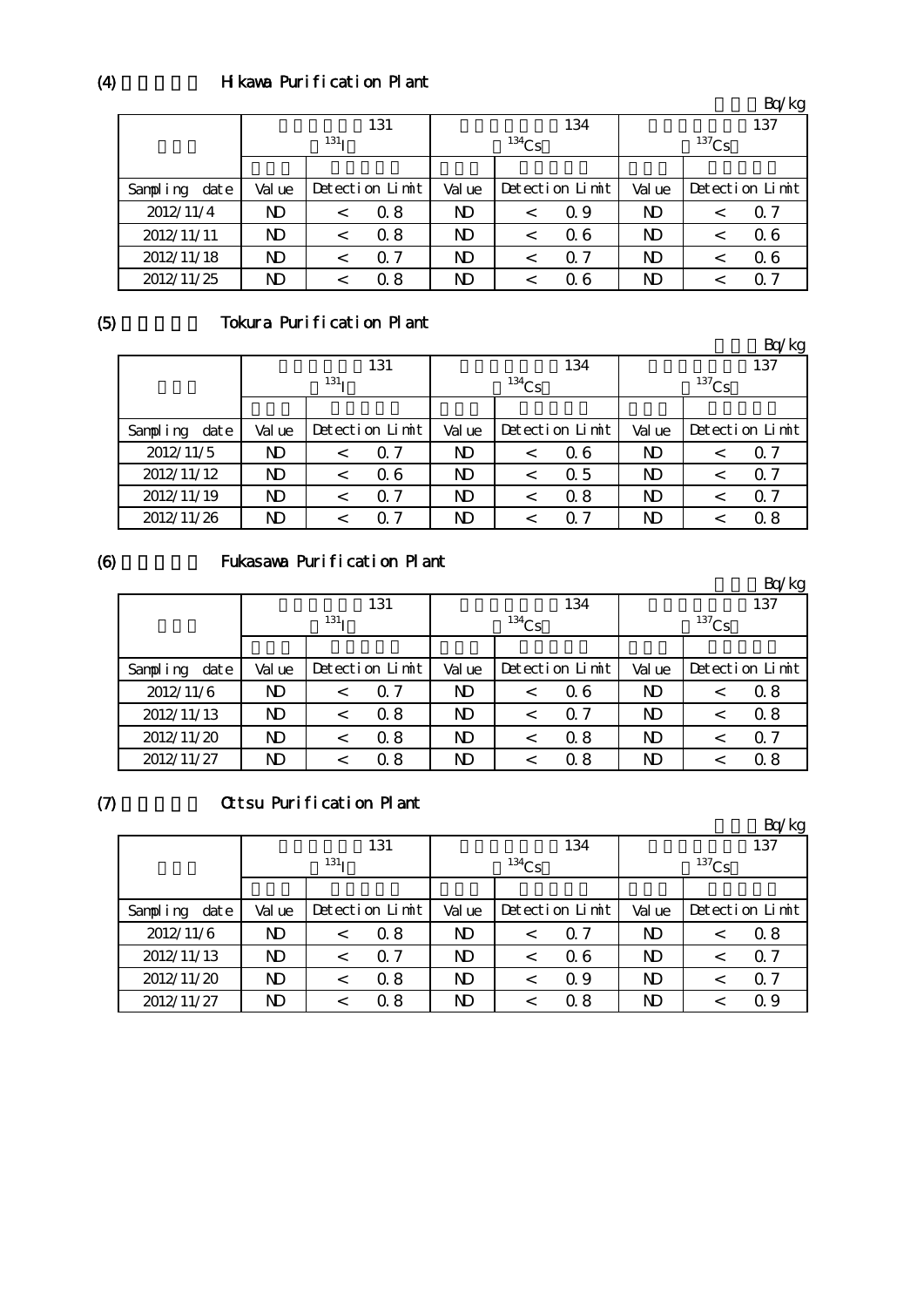# Ctaba Purification Plant

|                   |        |                  |                 |                |          |                 |                |          | Bq/kg           |  |
|-------------------|--------|------------------|-----------------|----------------|----------|-----------------|----------------|----------|-----------------|--|
|                   |        |                  | 131             |                |          | 134             |                |          | 137             |  |
|                   |        | 131 <sub>T</sub> |                 |                | $134$ Cs |                 |                | $137$ Cs |                 |  |
|                   |        |                  |                 |                |          |                 |                |          |                 |  |
| Sampling<br>dat e | Val ue |                  | Detection Limit |                |          | Detection Limit | Val ue         |          | Detection Limit |  |
| 2012/11/6         | ND     | $\,<\,$          | Q 7             | N <sub>D</sub> | $\,<\,$  | 06              | N)             |          | Q 7             |  |
| 2012/11/13        | ND     | $\,<\,$          | 0.8             | N <sub>D</sub> | $\,<\,$  | 0.8             | N <sub>D</sub> | <        | 06              |  |
| 2012/11/20        | ND     | <                | 0.8             | N <sub>D</sub> | $\,<\,$  | 0.7             | N <sub>D</sub> |          | Q 7             |  |
| 2012/11/27        | ND     |                  | 0.8             | ND             | ✓        | Q 6             | ND             |          | 0.8             |  |

# (9)

# Tanasawa Purification Plant

|                   |              |                  |            |                |          |                 |                |          | Bq/kg           |
|-------------------|--------------|------------------|------------|----------------|----------|-----------------|----------------|----------|-----------------|
|                   |              |                  | 131        |                |          | 134             |                |          | 137             |
|                   |              | 131 <sub>T</sub> |            |                | $134$ Cs |                 |                | $137$ Cs |                 |
|                   |              |                  |            |                |          |                 |                |          |                 |
| Sampling<br>dat e | Val ue       | Detection Limit  |            | Val ue         |          | Detection Limit | Val ue         |          | Detection Limit |
| 2012/11/6         | ND           | $\,<\,$          | 0.8        | N <sub>D</sub> | $\,<\,$  | Q 5             | N <sub>D</sub> |          | 0.9             |
| 2012/11/13        | $\mathbf{N}$ | $\,<\,$          | $\Omega$ 7 | N <sub>D</sub> | $\,<\,$  | Q 6             | N <sub>D</sub> |          | 0.8             |
| 2012/11/20        | ND           |                  | $\Omega$ 7 | N <sub>D</sub> | <        | 0. 7            | N <sub>D</sub> |          | 0.8             |
| 2012/11/27        | ND           |                  | 06         | N <sub>D</sub> |          | 0.8             | ND             |          | 0.8             |

#### subsoil water

#### (1) Takatsuki Purification Plant

|                   |        |                  |                 |                |                 |     |        |          | Bq/kg           |  |
|-------------------|--------|------------------|-----------------|----------------|-----------------|-----|--------|----------|-----------------|--|
|                   |        |                  | 131             |                |                 | 134 | 137    |          |                 |  |
|                   |        | 131 <sub>T</sub> |                 |                | $134$ Cs        |     |        | $137$ Cs |                 |  |
|                   |        |                  |                 |                |                 |     |        |          |                 |  |
| Sampling<br>dat e | Val ue |                  | Detection Limit |                | Detection Limit |     | Val ue |          | Detection Limit |  |
| 2012/11/4         | ND     | $\,<\,$          | Q 8             | ND             | $\,<\,$         | Q 9 | ND     | ≺        | Q 8             |  |
| 2012/11/11        | ND     |                  | Q 9             | ND             | $\,<\,$         | 0.8 | N)     |          | 0.8             |  |
| 2012/11/18        | ND     | $\,<\,$          | $\Omega$ 7      | N <sub>D</sub> | <               | 0.8 | ND     |          | 06              |  |
| 2012/11/25        | ND     |                  | -7<br>Ω         | ND             |                 | Q 4 | ND     |          | ი 7             |  |

# (2)

# Chigasedaini Purification Plant

|                   | -            |                  |                 |                |            |                 |                |          | Bq/kg           |  |
|-------------------|--------------|------------------|-----------------|----------------|------------|-----------------|----------------|----------|-----------------|--|
|                   |              |                  | 131             |                |            | 134             |                |          | 137             |  |
|                   |              | 131 <sub>T</sub> |                 |                | $^{134}Cs$ |                 |                | $137$ Cs |                 |  |
|                   |              |                  |                 |                |            |                 |                |          |                 |  |
| Sampling<br>dat e | Val ue       |                  | Detection Limit | Val ue         |            | Detection Limit | Val ue         |          | Detection Limit |  |
| 2012/11/4         | ND           | $\,<\,$          | 06              | N)             | $\,<\,$    | $\Omega$ 7      | $\mathbf{D}$   | ≺        | 06              |  |
| 2012/11/11        | ND           | $\,<\,$          | $\Omega$ 7      | N <sub>D</sub> | $\lt$      | 0.8             | $\mathbf{D}$   |          | Q <sub>0</sub>  |  |
| 2012/11/18        | $\mathbf{D}$ | $\,<\,$          | 06              | N <sub>D</sub> | $\,<\,$    | 0.5             | N <sub>D</sub> | ≺        | 0.8             |  |
| 2012/11/25        | ND           |                  | 0.9             | N <sub>D</sub> | ≺          | 0.7             | $\mathbf{D}$   |          | 0.8             |  |

(8)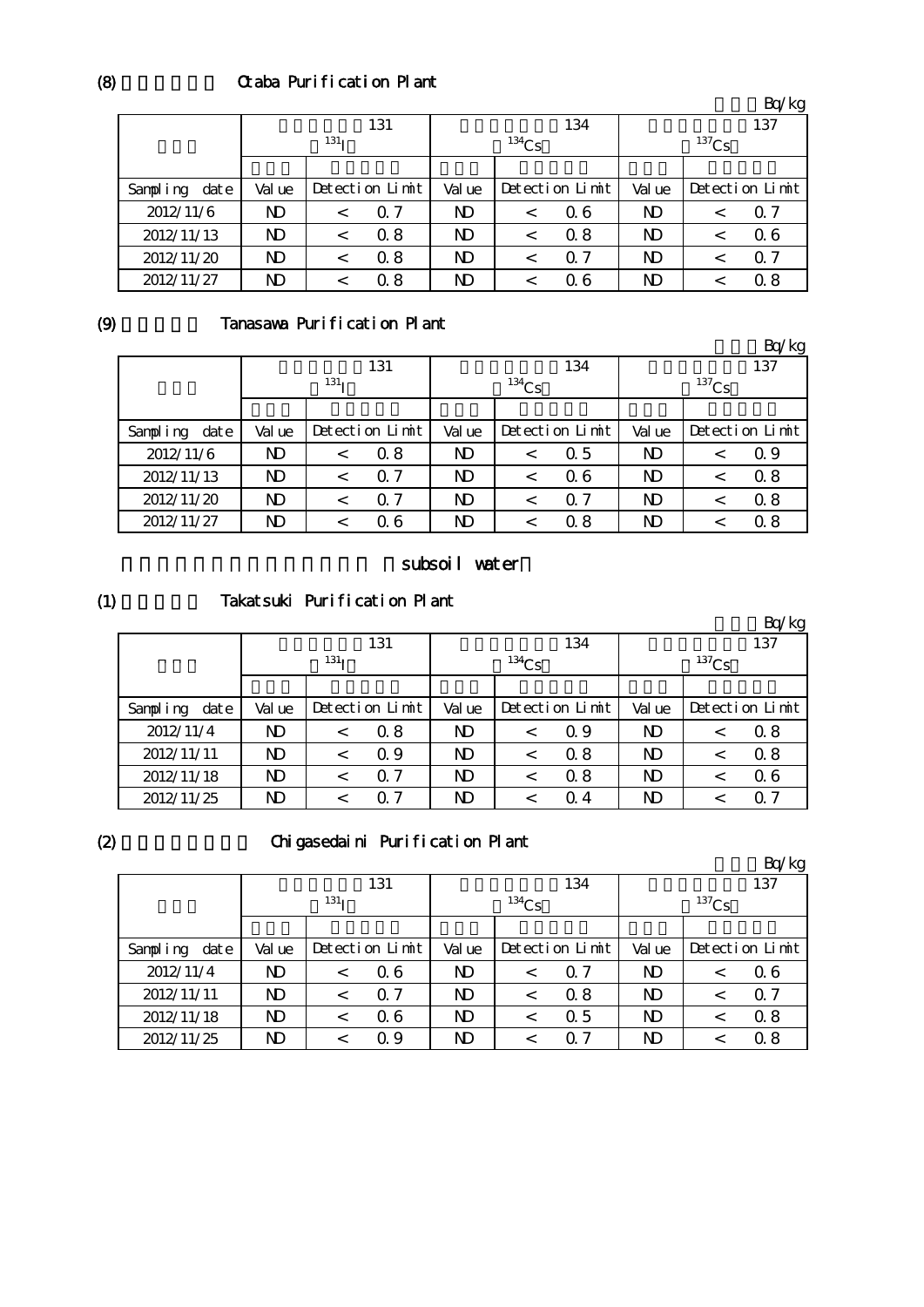# Hinatawada Purification Plant

|                   |        |                  |                 |                |          |                 |                |          | Bq/kg           |  |
|-------------------|--------|------------------|-----------------|----------------|----------|-----------------|----------------|----------|-----------------|--|
|                   |        |                  | 131             |                |          | 134             |                |          | 137             |  |
|                   |        | 131 <sub>T</sub> |                 |                | $134$ Cs |                 |                | $137$ Cs |                 |  |
|                   |        |                  |                 |                |          |                 |                |          |                 |  |
| Sampling<br>dat e | Val ue |                  | Detection Limit |                |          | Detection Limit | Val ue         |          | Detection Limit |  |
| 2012/11/5         | ND     | $\,<\,$          | 0.8             | ND.            | $\,<\,$  | 0.8             | N <sub>D</sub> | ≺        |                 |  |
| 2012/11/12        | ND     | $\,<\,$          | 0.8             | N <sub>D</sub> | $\,<\,$  | Q 9             | N <sub>D</sub> |          | Q 7             |  |
| 2012/11/19        | ND     |                  | 0.8             |                | <        | $\Omega$ 7      | N <sub>D</sub> |          | 0.8             |  |
| 2012/11/26        | ND     |                  | $\Omega$ 7      | ND             | <        | Q 6             | ND             |          | Q 6             |  |

# (4)

# Futamatao Purification Plant

|                  |                  |         |                 |                |         |                 |              |  | Bq/kg           |
|------------------|------------------|---------|-----------------|----------------|---------|-----------------|--------------|--|-----------------|
|                  | 131              |         |                 |                |         | 134             | 137          |  |                 |
|                  | 131 <sub>T</sub> |         |                 | $134$ Cs       |         |                 | $137$ Cs     |  |                 |
|                  |                  |         |                 |                |         |                 |              |  |                 |
| Sampling<br>date | Val ue           |         | Detection Limit | Val ue         |         | Detection Limit | Val ue       |  | Detection Limit |
| 2012/11/5        | ND               |         | Q 7             | ND             | $\,<\,$ | Q 7             | ND           |  | 06              |
| 2012/11/12       | ND               | $\,<\,$ | 0.8             | N <sub>D</sub> | <       | Q 9             | ND           |  | 0.8             |
| 2012/11/19       | ND               |         | $\Omega$ 7      | N <sub>D</sub> | <       | 0.7             | $\mathbf{D}$ |  | 0.8             |
| 2012/11/26       | ND               |         | Q 8             | ND             |         | Q 6             | ND           |  | 06              |

# (5)

#### Mitakesann Purification Plant

|                   |                  |  |                 |                |         |                 |          |  | Bq/kg           |
|-------------------|------------------|--|-----------------|----------------|---------|-----------------|----------|--|-----------------|
|                   |                  |  | 131             |                |         | 134             |          |  | 137             |
|                   | 131 <sub>T</sub> |  |                 | $134$ Cs       |         |                 | $137$ Cs |  |                 |
|                   |                  |  |                 |                |         |                 |          |  |                 |
| Sampling<br>dat e | Val ue           |  | Detection Limit | Val ue         |         | Detection Limit | Val ue   |  | Detection Limit |
| 2012/11/5         | ND               |  | 0.7             | ND             | $\,<\,$ | $\Omega$ 7      | ND       |  | Q 6             |
| 2012/11/12        | ND               |  | Q 6             | ND             | $\,<\,$ | Q 9             | ND       |  | Q 7             |
| 2012/11/19        | ND               |  | 0.7             | N <sub>D</sub> | $\,<\,$ | 06              | ND       |  | 0.8             |
| 2012/11/26        | ND               |  | Q 8             | ND             |         | 0. 8            | ND       |  | 0.8             |

#### (6)

#### Nariki Purification Plant

|                   |                  |  |                 |                |         |                 |                |  | Bq/kg           |
|-------------------|------------------|--|-----------------|----------------|---------|-----------------|----------------|--|-----------------|
|                   |                  |  | 131             |                |         | 134             |                |  | 137             |
|                   | 131 <sub>T</sub> |  |                 | $134$ Cs       |         |                 | $137$ Cs       |  |                 |
|                   |                  |  |                 |                |         |                 |                |  |                 |
| Sampling<br>dat e | Val ue           |  | Detection Limit | Val ue         |         | Detection Limit | Val ue         |  | Detection Limit |
| 2012/11/7         | ND               |  | $\Omega$ 7      | ND             | $\,<\,$ | Q 6             | ND             |  | 0.7             |
| 2012/11/14        | ND               |  |                 | N <sub>D</sub> | <       | 0.5             | N <sub>D</sub> |  | 06              |
| 2012/11/21        | ND               |  | 0.8             | N <sub>D</sub> | $\,<\,$ | $\Omega$ 7      | N <sub>D</sub> |  | $\alpha$ 7      |
| 2012/11/28        | ND               |  | 7               | ND             |         | 0. 8            | ND             |  | Q 9             |

# $(7)$

# Sawaidaiichi Purification Plant

|                  |                  |  |                 |                |         |                 |                |  | Bq/kg           |
|------------------|------------------|--|-----------------|----------------|---------|-----------------|----------------|--|-----------------|
|                  |                  |  | 131             |                |         | 134             |                |  | 137             |
|                  | 131 <sub>T</sub> |  |                 | $^{134}$ Cs    |         |                 | $137$ Cs       |  |                 |
|                  |                  |  |                 |                |         |                 |                |  |                 |
| Sampling<br>date | Val ue           |  | Detection Limit | Val ue         |         | Detection Limit | Val ue         |  | Detection Limit |
| 2012/11/7        | ND               |  | $\Omega$ 7      | ND             | <       | 0.8             | ND             |  | 06              |
| 2012/11/14       | ND               |  | 07              | N <sub>D</sub> | <       | 06              | $\mathbf{D}$   |  | 0.8             |
| 2012/11/21       | ND               |  |                 | N <sub>D</sub> | $\,<\,$ | 0.8             | N <sub>D</sub> |  | $\alpha$ 7      |
| 2012/11/28       | ND               |  | Q 9             | ND             | <       | 0.8             | ND             |  | 0.8             |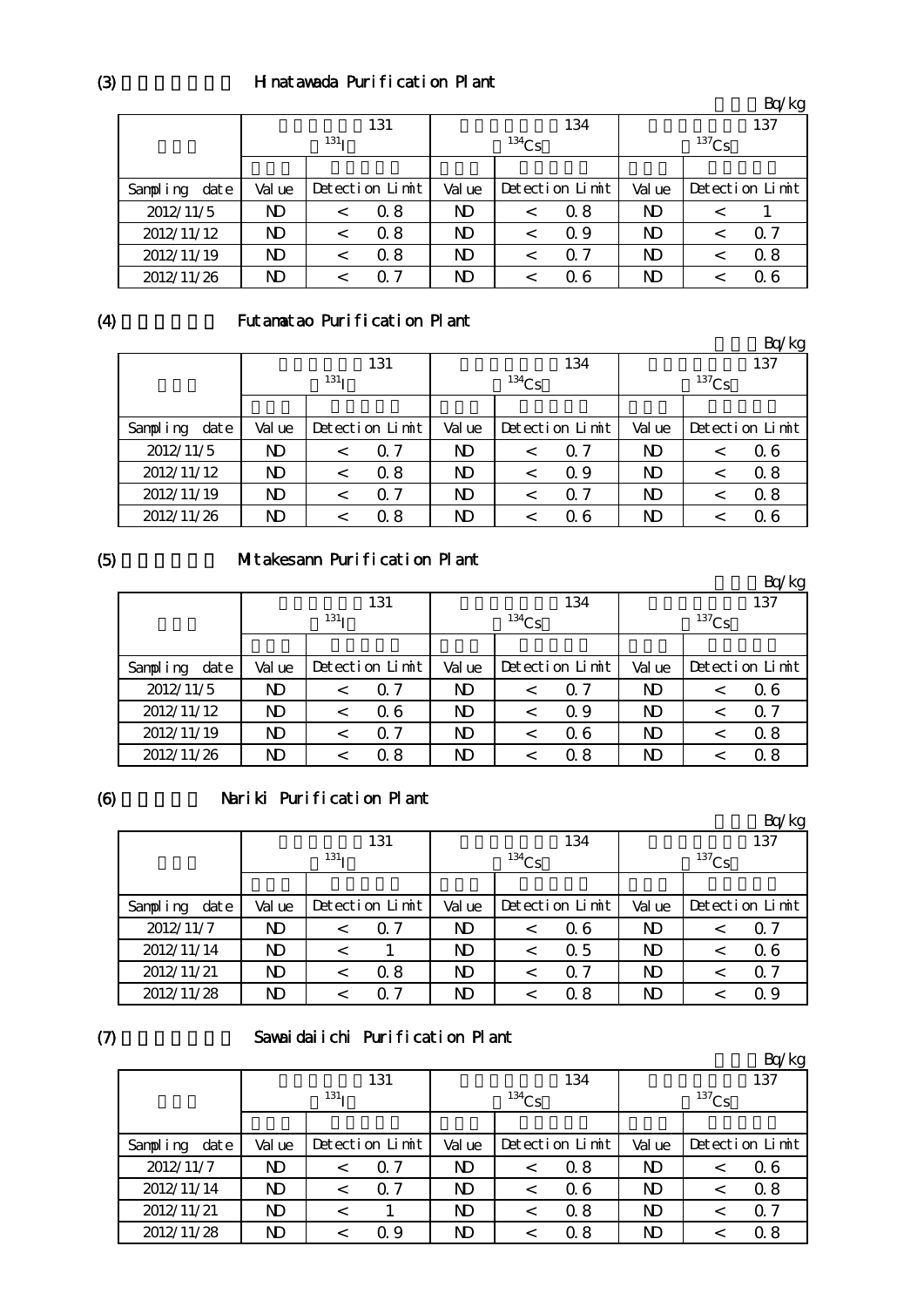#### Sawaidaini Purification Plant

|                   |                  |         |                 |                |         |                 |                |         | Bq/kg           |
|-------------------|------------------|---------|-----------------|----------------|---------|-----------------|----------------|---------|-----------------|
|                   |                  |         | 131             |                |         | 134             |                |         | 137             |
|                   | 131 <sub>T</sub> |         |                 | $134$ Cs       |         |                 | $137$ Cs       |         |                 |
|                   |                  |         |                 |                |         |                 |                |         |                 |
| dat e<br>Sampling | Val ue           |         | Detection Limit | Val ue         |         | Detection Limit | Val ue         |         | Detection Limit |
| 2012/11/7         | ND               | $\,<\,$ | 0.8             | ND             | $\,<\,$ | Q 6             | ND             | $\,<\,$ | 0.9             |
| 2012/11/14        | $\mathbf{D}$     | $\,<\,$ | $\Omega$ 7      | ND             | $\,<\,$ | 0.8             | ND             |         | 0.8             |
| 2012/11/21        | ND               |         | 0.8             | N <sub>D</sub> | <       | 0.8             | N <sub>D</sub> |         | 0.7             |
| 2012/11/28        | ND               |         | Q 9             | ND             | <       | 0.9             | ND             |         | 0.9             |

# shallow well

(1)

# Suginami Purification Plant

|                  |                  |         |                 |                |            |                 |                |          | Bq/kg           |
|------------------|------------------|---------|-----------------|----------------|------------|-----------------|----------------|----------|-----------------|
|                  |                  |         | 131             |                |            | 134             |                |          | 137             |
|                  | 131 <sub>T</sub> |         |                 |                | $^{134}Cs$ |                 |                | $137$ Cs |                 |
|                  |                  |         |                 |                |            |                 |                |          |                 |
| Sampling<br>date | Val ue           |         | Detection Limit | Val ue         |            | Detection Limit | Val ue         |          | Detection Limit |
| 2012/11/1        | ND               | $\,<\,$ | 0.7             | N)             | $\,<\,$    | 06              | ND             | <        | $\Omega$ 7      |
| 2012/11/8        | ND               | $\,<\,$ | 0.8             | N <sub>D</sub> | $\prec$    | $\Omega$ 7      | N <sub>D</sub> | <        | $\Omega$ 7      |
| 2012/11/15       | ND               | $\lt$   | 0.8             | N <sub>D</sub> | $\,<\,$    | Q 6             | N <sub>D</sub> | $\,<\,$  |                 |
| 2012/11/22       | $\mathbf{D}$     | $\lt$   | 0.9             | N <sub>D</sub> | $\,<\,$    | $\Omega$ 7      | N <sub>D</sub> | <        | 0.9             |
| 2012/11/29       | ND               |         |                 | N <sub>D</sub> | ✓          | 0.9             | ND             |          |                 |

# $(2)$

# Kamiyotsugi Purification Plant

|                   |                  |         |                 |                |         |                 |                |  | Bq/kg           |
|-------------------|------------------|---------|-----------------|----------------|---------|-----------------|----------------|--|-----------------|
|                   |                  |         | 131             |                |         | 134             | 137            |  |                 |
|                   | 131 <sub>T</sub> |         |                 | $^{134}Cs$     |         |                 | $^{137}Cs$     |  |                 |
|                   |                  |         |                 |                |         |                 |                |  |                 |
| Sampling<br>dat e | Val ue           |         | Detection Limit | Val ue         |         | Detection Limit | Val ue         |  | Detection Limit |
| 2012/11/4         | ND               | $\,<\,$ | Q 8             | N <sub>D</sub> | $\,<\,$ | $\Omega$ 7      | N <sub>D</sub> |  | 0.8             |
| 2012/11/11        | ND               |         | $\Omega$ 7      | N <sub>D</sub> | $\,<\,$ | Q 6             | N <sub>D</sub> |  | 0.9             |
| 2012/11/18        | ND               |         | 0.7             | N <sub>D</sub> | <       | 06              | $\mathbf{D}$   |  | 06              |
| 2012/11/25        | ND               |         | 0.8             | ND             |         | 0.8             | ND             |  | 0.8             |

(3)

# Kamiishihara Purification Plant

|                  |                  |         |                 |            |         |                 |                |          | Bq/kg           |
|------------------|------------------|---------|-----------------|------------|---------|-----------------|----------------|----------|-----------------|
|                  |                  |         | 131             |            |         | 134             |                |          | 137             |
|                  | 131 <sub>T</sub> |         |                 | $^{134}Cs$ |         |                 |                | $137$ Cs |                 |
|                  |                  |         |                 |            |         |                 |                |          |                 |
| Sampling<br>date | Val ue           |         | Detection Limit | Val ue     |         | Detection Limit | Val ue         |          | Detection Limit |
| 2012/11/7        | N)               | $\,<\,$ | Q 9             | ND         | $\,<\,$ | $\Omega$ 7      | N <sub>D</sub> |          | Q 7             |
| 2012/11/14       | ND               | $\,<$   | 0.8             | ND         | $\,<\,$ | $\Omega$ 7      | N <sub>D</sub> |          | 0.9             |
| 2012/11/21       | ND               | <       | $\Omega$ 7      | ND         | <       | $\Omega$ 7      | N <sub>D</sub> |          | $\Omega$ 7      |
| 2012/11/28       | ND               | <       | 0.8             | ND         |         | $\Omega$ 7      | $\mathbf{D}$   |          | 0.8             |

(8)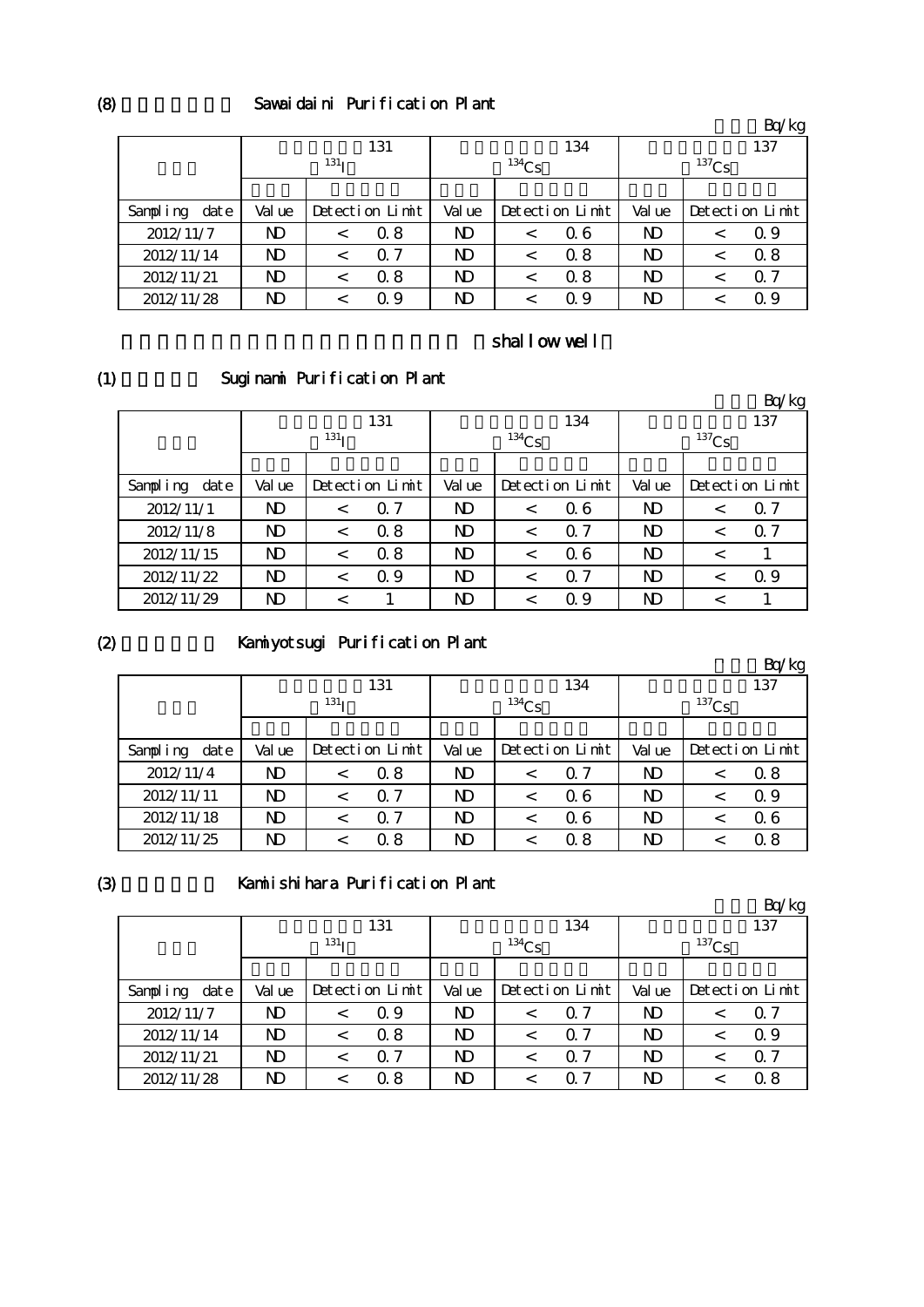Source water in taken form deep well: Test mostly once a month

(1)

# Kamikitadai Purification Plant

|                   |        |                  |                 |        |          |                 |        |             | Bq/kg           |
|-------------------|--------|------------------|-----------------|--------|----------|-----------------|--------|-------------|-----------------|
|                   |        |                  | 131             |        |          | 134             |        |             | 137             |
|                   |        | 131 <sub>T</sub> |                 |        | $134$ Cs |                 |        | $^{137}$ Cs |                 |
|                   |        |                  |                 |        |          |                 |        |             |                 |
| dat e<br>Sampling | Val ue |                  | Detection Limit | Val ue |          | Detection Limit | Val ue |             | Detection Limit |
| 2012/11/1         | ND     |                  | Q 8             | ND     |          | Q 7             | ND     |             | Q 7             |
| 2012/11/29        | ND     |                  | 7               | ND     |          | ი 7             | ND     |             | 0 6             |

#### (2)

# Nakato Purification Plant

|                   |                  |  |                 |        |            |                 |        |             | Bq/kg           |  |
|-------------------|------------------|--|-----------------|--------|------------|-----------------|--------|-------------|-----------------|--|
|                   | 131              |  |                 |        |            | 134             | 137    |             |                 |  |
|                   | 131 <sub>T</sub> |  |                 |        | $^{134}Cs$ |                 |        | $^{137}$ Cs |                 |  |
|                   |                  |  |                 |        |            |                 |        |             |                 |  |
| Sampling<br>dat e | Val ue           |  | Detection Limit | Val ue |            | Detection Limit | Val ue |             | Detection Limit |  |
| 2012/11/1         | ND               |  | Q 7             | ND     |            | 0.8             | ND     |             | Q 9             |  |
| 2012/11/29        | ND               |  | Q 9             | ND.    |            | Q 9             | ND     |             | 0.8             |  |

# (3)

# Kajino Purification Plant

|               |        |                      |        |                   |             | Bq/kg           |  |
|---------------|--------|----------------------|--------|-------------------|-------------|-----------------|--|
|               |        | 131                  |        | 134               |             | 137             |  |
|               |        | 131 <sub>T</sub>     |        | 134C <sub>c</sub> | $^{137}$ Cs |                 |  |
|               |        |                      |        |                   |             |                 |  |
| Sampling date | Val ue | $Detecti$ on $Limit$ | Val ue | Detection Limit   | Val ue      | Detection Limit |  |
| 2012/11/4     | ND     | Q 8                  | ND     | 0. 8              | ND          | O 7             |  |

# (4)

#### Vakamatsu Purification Plant

|               |        |                  |        |                 |                   | Bq/kg           |  |
|---------------|--------|------------------|--------|-----------------|-------------------|-----------------|--|
|               |        | 131              |        | 134             |                   | 137             |  |
|               |        | 131 <sub>T</sub> |        | $134C_S$        | 137C <sub>c</sub> |                 |  |
|               |        |                  |        |                 |                   |                 |  |
| Sampling date | Val ue | Detection Limit  | Val ue | Detection Limit | Val ue            | Detection Limit |  |
| 2012/11/4     | ND     | 0. 8             | ND     | Ω5              | ND                | 06              |  |

#### (5)

#### Shibasaki Purification Plant

|                   |        |                  |        |                 |        | 'kg             |
|-------------------|--------|------------------|--------|-----------------|--------|-----------------|
|                   |        | 131              |        | 134             |        | 137             |
|                   |        | 131 <sub>T</sub> |        | $^{134}$ Cs     |        | $^{137}Cs$      |
|                   |        |                  |        |                 |        |                 |
| dat e<br>Sampling | Val ue | Detection Limit  | Val ue | Detection Limit | Val ue | Detection Limit |
| 2012/11/5         | ND     | 0 8              | ND     | ი 9             | ND     | 09              |

#### (6)

#### N shitokyosakaecho Purification Plant

|                  |        |                  |        |                 |        | 'kg               |
|------------------|--------|------------------|--------|-----------------|--------|-------------------|
|                  |        | 131              |        | 134             |        | 137               |
|                  |        | 131 <sub>T</sub> |        | $^{134}$ Ce     |        | 137C <sub>S</sub> |
|                  |        |                  |        |                 |        |                   |
| Sampling<br>date | Val ue | Detection Limit  | Val ue | Detection Limit | Val ue | Detection Limit   |
| 2012/11/5        | ND     | 0. 8             | ND     | ი  გ            | ND     | O 7               |

2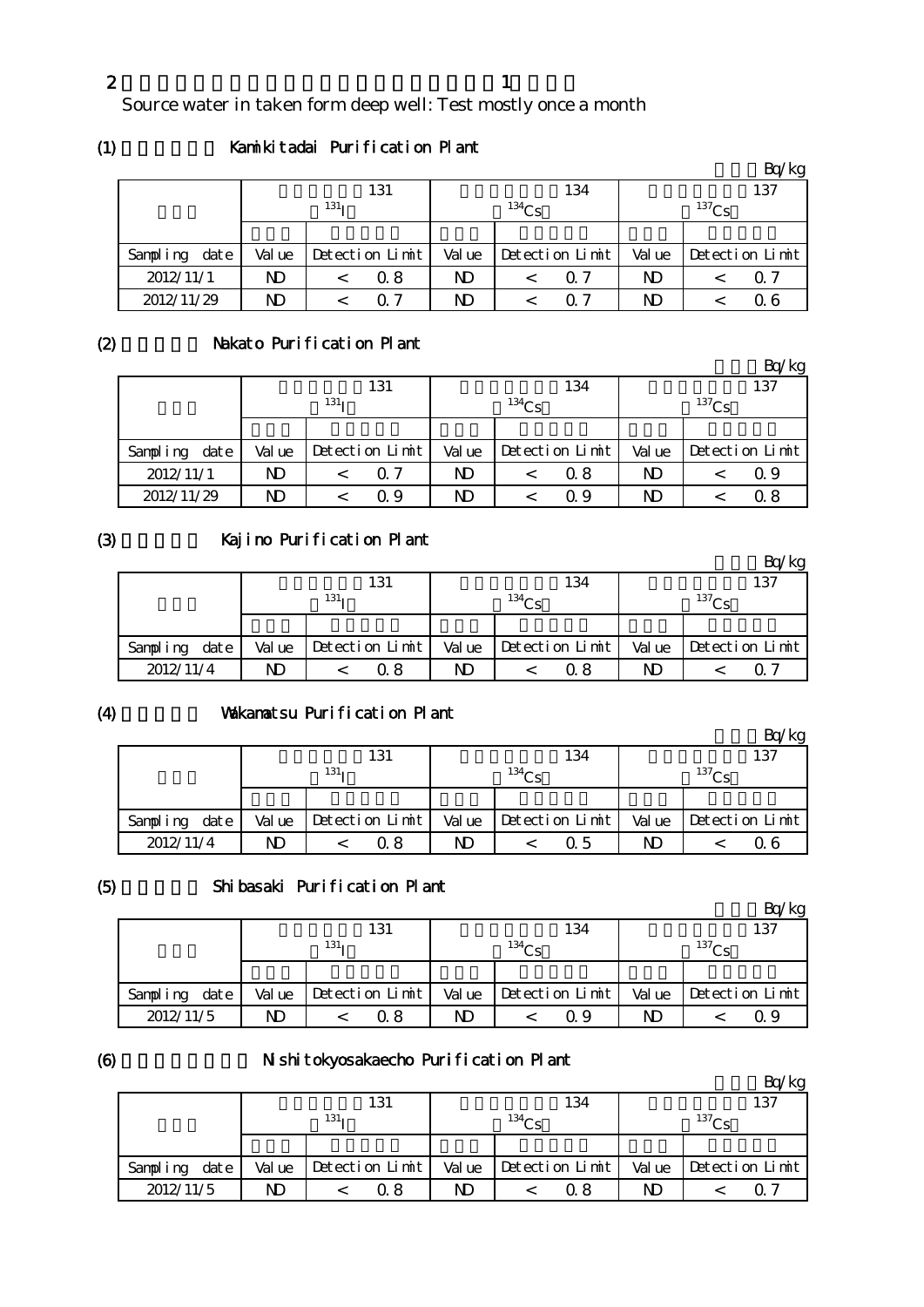|               |                  | 131             |                   | 134             |                   | 137                   |
|---------------|------------------|-----------------|-------------------|-----------------|-------------------|-----------------------|
|               | 131 <sub>T</sub> |                 | 134C <sub>c</sub> |                 | 137C <sub>c</sub> |                       |
|               |                  |                 |                   |                 |                   |                       |
| Sampling date | Val ue           | Detection Limit | Val ue            | Detection Limit |                   | Value Detection Limit |
| 2012/11/6     | N)               | ብ 7             | ND                | ∩ 7             | ND                | 0 6                   |

 $Bq/kg$ 

(8)

# Hoyacho Purification Plant

|               |        | 131                  |        | 134             |        | 137               |
|---------------|--------|----------------------|--------|-----------------|--------|-------------------|
|               |        | 131 <sub>T</sub>     |        | $^{134}$ Ce     |        | 137C <sub>c</sub> |
|               |        |                      |        |                 |        |                   |
| Sampling date | Val ue | $Detecti$ on $Limit$ | Val ue | Detection Limit | Val ue | Detection Limit   |
| 2012/11/6     | ND     | 7                    | ND     | റ 7             | ND     |                   |

#### (9)

# Kokubunjikitamachidaini Purification Plant

|               |        | . .              |        |                 |        | Bq/kg             |
|---------------|--------|------------------|--------|-----------------|--------|-------------------|
|               |        | 131              |        | 134             |        | 137               |
|               |        | 131 <sub>T</sub> |        | $^{134}Cs$      |        | 137C <sub>c</sub> |
|               |        |                  |        |                 |        |                   |
| Sampling date | Val ue | Detection Limit  | Val ue | Detection Limit | Val ue | Detection Limit   |
| 2012/11/7     | ND     | Q 8              | ND     | Ω9              | ND     | 0 8               |

#### (10)

# H gashikoigakubo Purification Plant

|               |        |                  | 131             |        |                   | 134             |        |                   | 137             |
|---------------|--------|------------------|-----------------|--------|-------------------|-----------------|--------|-------------------|-----------------|
|               |        | 131 <sub>T</sub> |                 |        | 134C <sub>c</sub> |                 |        | 137C <sub>c</sub> |                 |
|               |        |                  |                 |        |                   |                 |        |                   |                 |
| Sampling date | Val ue |                  | Detection Limit | Val ue |                   | Detection Limit | Val ue |                   | Detection Limit |
| 2012/11/7     | ND     |                  | Q 8             | ND     |                   | ∩ 7             | ND     |                   |                 |

#### (11) Omaru Purification Plant

|                   |        |                  |        |                 |        | kg                |
|-------------------|--------|------------------|--------|-----------------|--------|-------------------|
|                   |        | 131              |        | 134             |        | 137               |
|                   |        | 131 <sub>T</sub> |        | $^{134}$ Ce     |        | 137C <sub>c</sub> |
|                   |        |                  |        |                 |        |                   |
| dat e<br>Sampling | Val ue | Detection Limit  | Val ue | Detection Limit | Val ue | Detection Limit   |
| 2012/11/8         | ND     | 0. 8             | ND     | 0.8             | ND     |                   |

# $(12)$

# Sakahama Purification Plant

|                  |        |                  |        |                   |        | Bq/kg             |
|------------------|--------|------------------|--------|-------------------|--------|-------------------|
|                  |        | 131              |        | 134               |        | 137               |
|                  |        | 131 <sub>T</sub> |        | 134C <sub>c</sub> |        | 137C <sub>c</sub> |
|                  |        |                  |        |                   |        |                   |
| date<br>Sampling | Val ue | Detection Limit  | Val ue | Detection Limit   | Val ue | Detection Limit   |
| 2012/11/8        | ND     |                  | ND     | $\Omega$ 7        | ND     | Ω8                |

 $(7)$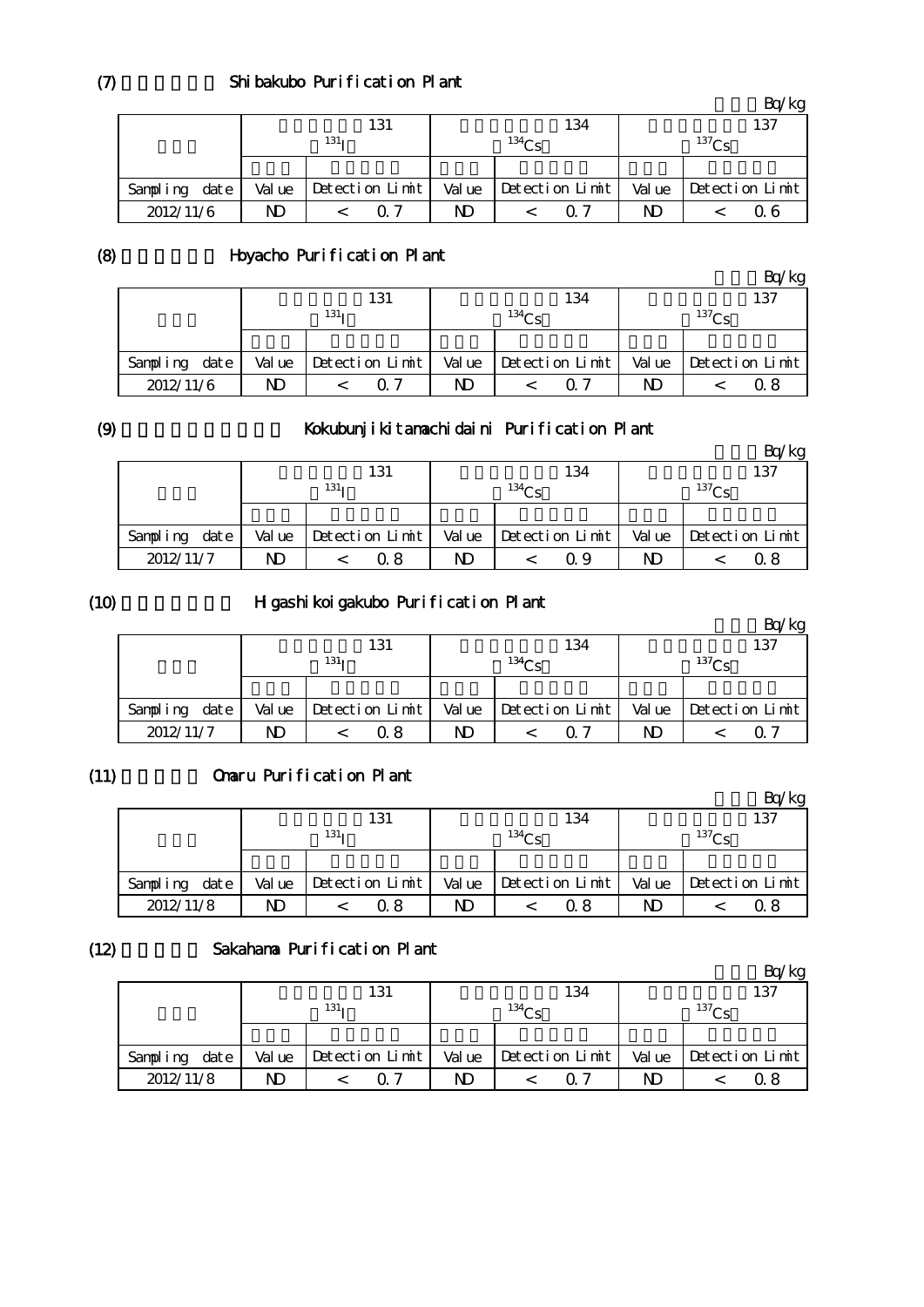|               |        | 131              |        | 134               |    | 137                            |
|---------------|--------|------------------|--------|-------------------|----|--------------------------------|
|               |        | 131 <sub>T</sub> |        | 134C <sub>c</sub> |    | 137C <sub>c</sub>              |
|               |        |                  |        |                   |    |                                |
| Sampling date | Val ue | Detection Limit  | Val ue | Detection Limit   |    | Value $\Delta$ Detection Limit |
| 2012/11/11    | ND     | Ω9               | ND     | 0 8               | ND | 0 8                            |

#### $(14)$ Misawa Purification Plant

|               |        |                  |        |                   |        | kg                |
|---------------|--------|------------------|--------|-------------------|--------|-------------------|
|               |        | 131              |        | 134               |        | 137               |
|               |        | 131 <sub>T</sub> |        | 134C <sub>c</sub> |        | 137C <sub>c</sub> |
|               |        |                  |        |                   |        |                   |
| Sampling date | Val ue | Detection Limit  | Val ue | Detection Limit   | Val ue | Detection Limit   |
| 2012/11/11    | ND     | 19               | ND     | 0 8               | ND     | ( ) 9             |

#### (15)

#### Kunitachinaka Purification Plant

|               |        |                  |        |                   |       | 'kg               |
|---------------|--------|------------------|--------|-------------------|-------|-------------------|
|               |        | 131              |        | 134               |       | 137               |
|               |        | 131 <sub>T</sub> |        | 134C <sub>c</sub> |       | 137C <sub>c</sub> |
|               |        |                  |        |                   |       |                   |
| Sampling date | Val ue | Detection Limit  | Val ue | Detection Limit   | Value | Detection Limit   |
| 2012/11/12    | ND     | Q 8              | ND     | በ 7               | ND    | Q 6               |

#### (16)

#### Yaho Purification Plant

|                  |        | 131              |        | 134               |       | 137               |
|------------------|--------|------------------|--------|-------------------|-------|-------------------|
|                  |        | 131 <sub>T</sub> |        | 134C <sub>c</sub> |       | 137C <sub>c</sub> |
|                  |        |                  |        |                   |       |                   |
| date<br>Sampling | Val ue | Detection Limit  | Val ue | Detection Limit   | Value | Detection Limit   |
| 2012/11/12       | ND     | 0 8              | ND     | ∩ 7               | ND    |                   |

# $(17)$

#### Takinosawa Purification Plant

|               |        |                  |        |                   |                   | 'kg             |  |
|---------------|--------|------------------|--------|-------------------|-------------------|-----------------|--|
|               |        | 131              |        | 134               | 137               |                 |  |
|               |        | 131 <sub>T</sub> |        | 134C <sub>c</sub> | 137C <sub>c</sub> |                 |  |
|               |        |                  |        |                   |                   |                 |  |
| Sampling date | Val ue | Detection Limit  | Val ue | Detection Limit   | Value             | Detection Limit |  |
| 2012/11/13    | ND     | 0 8              | ND     | ი 9               | ND                | $\Omega$ .      |  |

# (18)

#### 原町田浄水所 Haramachida Purification Plant

|                  |        |                  |        |                   |                   | 'kg             |  |
|------------------|--------|------------------|--------|-------------------|-------------------|-----------------|--|
|                  |        | 131              |        | 134               | 137               |                 |  |
|                  |        | 131 <sub>T</sub> |        | 134C <sub>c</sub> | 137C <sub>c</sub> |                 |  |
|                  |        |                  |        |                   |                   |                 |  |
| date<br>Sampling | Val ue | Detection Limit  | Val ue | Detection Limit   | Val ue            | Detection Limit |  |
| 2012/11/13       |        | 0 8              | ND     | 0 8               | ND                | 09              |  |

(13)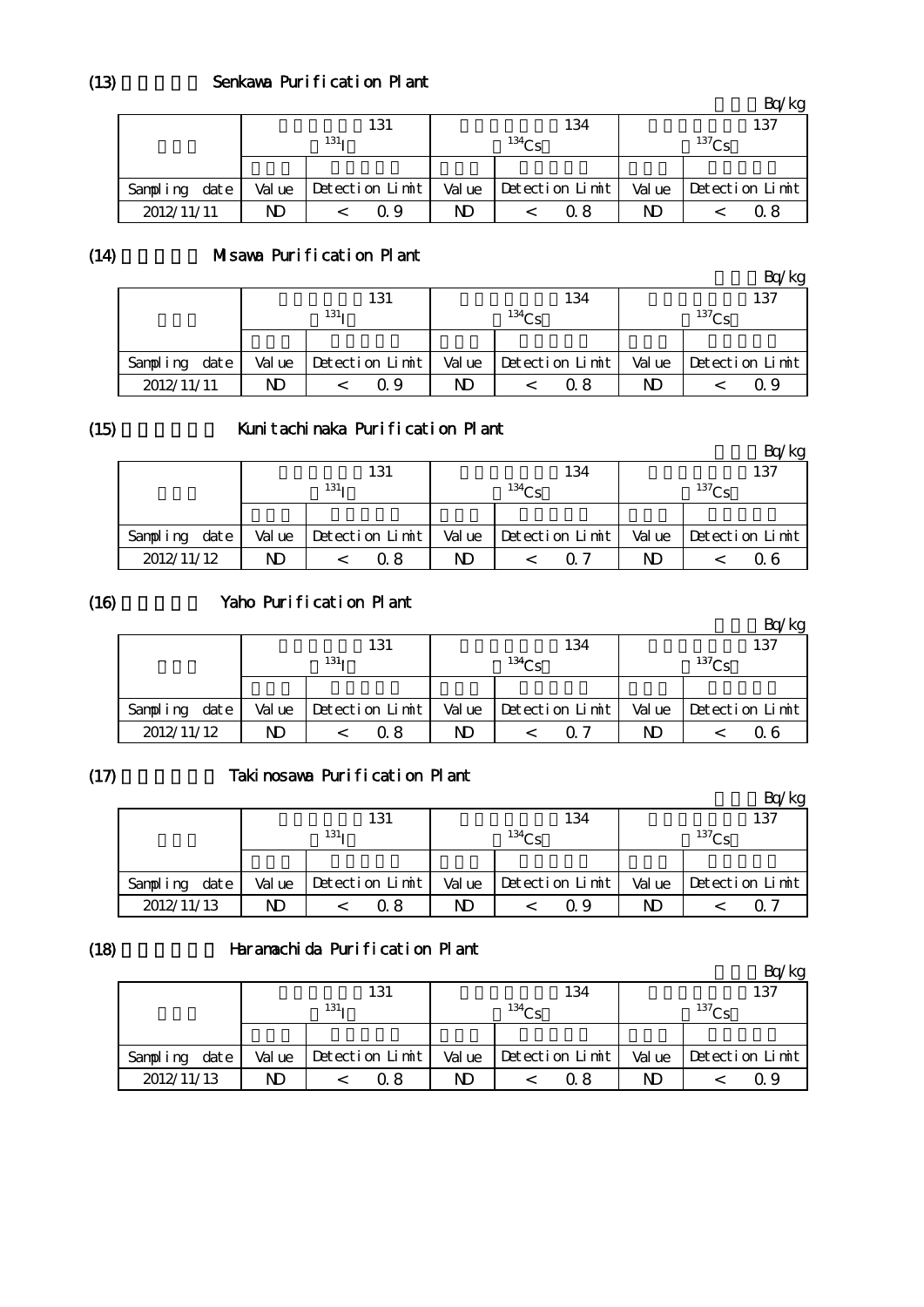# Sakuragaoka Purification Plant

|               |        |                  |        |                 |            | Bq/kg           |  |
|---------------|--------|------------------|--------|-----------------|------------|-----------------|--|
|               |        | 131              |        | 134             | 137        |                 |  |
|               |        | 131 <sub>T</sub> |        | $^{134}$ Cs     | $^{137}Cs$ |                 |  |
|               |        |                  |        |                 |            |                 |  |
| Sampling date | Val ue | Detection Limit  | Val ue | Detection Limit | Value      | Detection Limit |  |
| 2012/11/14    | ND     | Q 8              | ND     | 0.8             | ND         | ი 7             |  |

(20)

# Noduta Purification Plant

|               |        |                  |        |                 |                   | 'kg             |  |
|---------------|--------|------------------|--------|-----------------|-------------------|-----------------|--|
|               |        | 131              |        | 134             | 137               |                 |  |
|               |        | 131 <sub>T</sub> |        | $134C_S$        | 137C <sub>c</sub> |                 |  |
|               |        |                  |        |                 |                   |                 |  |
| Sampling date | Val ue | Detection Limit  | Val ue | Detection Limit | Val ue            | Detection Limit |  |
| 2012/11/14    | ND     | Q 9              | ND     | 0. 8            | ND                | 0 8             |  |

#### (21)

#### Osakaue Purification Plant

|               |        |                  |        |                   |                   | 'kg             |  |
|---------------|--------|------------------|--------|-------------------|-------------------|-----------------|--|
|               |        | 131              |        | 134               | 137               |                 |  |
|               |        | 131 <sub>T</sub> |        | 134C <sub>c</sub> | 137C <sub>c</sub> |                 |  |
|               |        |                  |        |                   |                   |                 |  |
| Sampling date | Val ue | Detection Limit  | Val ue | Detection Limit   | Val ue            | Detection Limit |  |
| 2012/11/15    | ND     | Q 9              | ND     | Ω9                | ND                | 09              |  |

#### (22)

# Minamidaira Purification Plant

|               |        |                  | 131             |        |             | 134             | 137    |                   |                 |  |
|---------------|--------|------------------|-----------------|--------|-------------|-----------------|--------|-------------------|-----------------|--|
|               |        | 131 <sub>T</sub> |                 |        | $134\Omega$ |                 |        | 137C <sub>c</sub> |                 |  |
|               |        |                  |                 |        |             |                 |        |                   |                 |  |
| Sampling date | Val ue |                  | Detection Limit | Val ue |             | Detection Limit | Val ue |                   | Detection Limit |  |
| 2012/11/15    | ND     |                  | Q 9             | ND     |             | Q 9             | ND     |                   |                 |  |

# (23)

# Takiyama Purification Plant

|                  |        |                  |        |                   |                   | Bq/kg           |  |
|------------------|--------|------------------|--------|-------------------|-------------------|-----------------|--|
|                  |        | 131              |        | 134               | 137               |                 |  |
|                  |        | 131 <sub>T</sub> |        | 134C <sub>c</sub> | 137C <sub>c</sub> |                 |  |
|                  |        |                  |        |                   |                   |                 |  |
| date<br>Sampling | Val ue | Detection Limit  | Val ue | Detection Limit   | Val ue            | Detection Limit |  |
| 2012/11/18       | ND     | ∩ 7              | ND     | 0 6               | ND                |                 |  |

# (24)

#### Minamisawa Purification Plant

|                  |        |                  |        |                   |                   | Bq/kg           |  |
|------------------|--------|------------------|--------|-------------------|-------------------|-----------------|--|
|                  |        | 131              |        | 134               | 137               |                 |  |
|                  |        | 131 <sub>T</sub> |        | 134C <sub>c</sub> | 137C <sub>c</sub> |                 |  |
|                  |        |                  |        |                   |                   |                 |  |
| date<br>Sampling | Val ue | Detection Limit  | Val ue | Detection Limit   | Val ue            | Detection Limit |  |
| 2012/11/18       | ND     |                  | ND     | Q 5               | ND                | O 7             |  |

(19)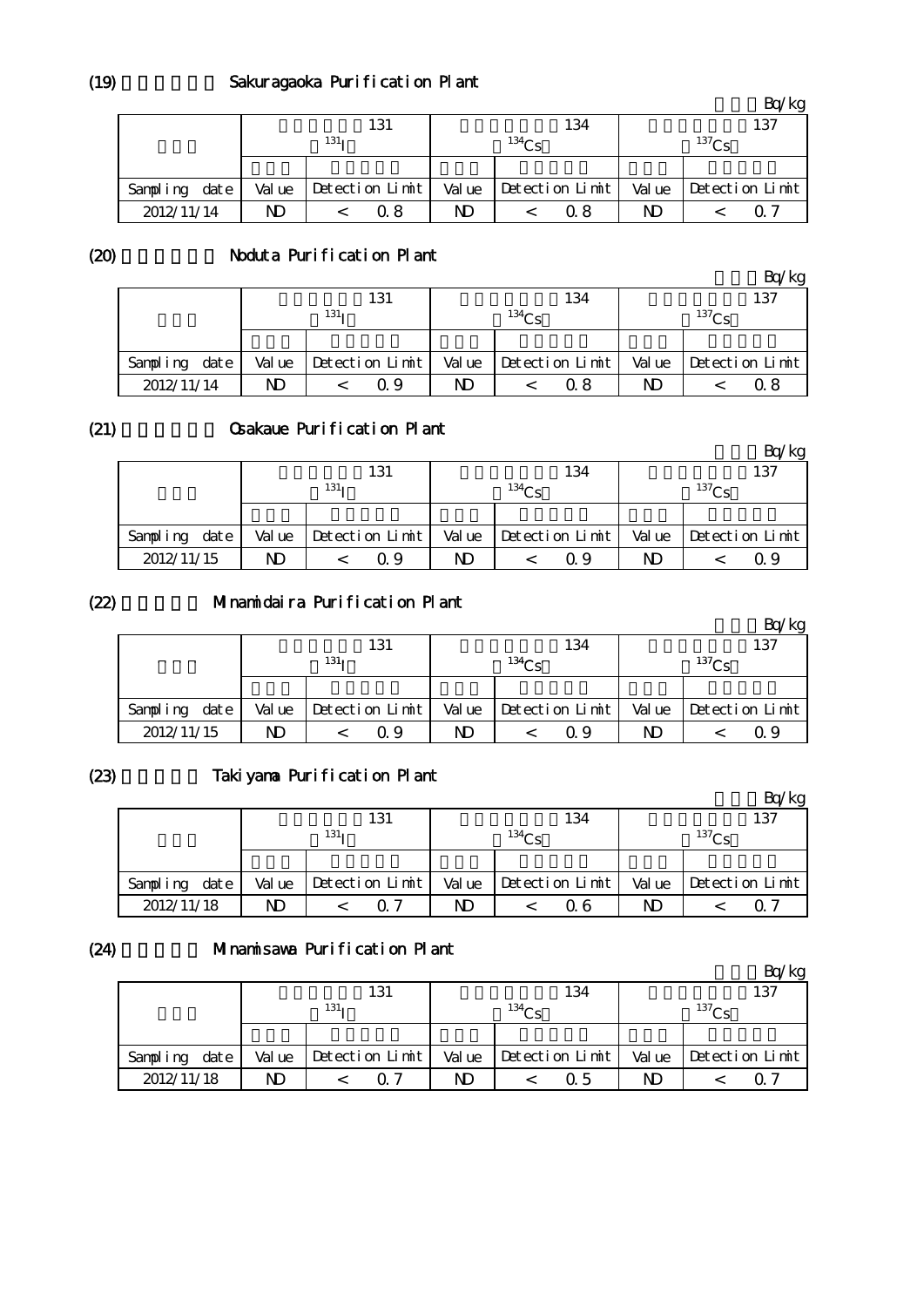# Motohongo Purification Plant

|               |        |                  |        |                   |                   | kg              |  |
|---------------|--------|------------------|--------|-------------------|-------------------|-----------------|--|
|               |        | 131              |        | 134               | 137               |                 |  |
|               |        | 131 <sub>T</sub> |        | 134C <sub>c</sub> | 137C <sub>c</sub> |                 |  |
|               |        |                  |        |                   |                   |                 |  |
| Sampling date | Val ue | Detection Limit  | Val ue | Detection Limit   | Val ue            | Detection Limit |  |
| 2012/11/19    | ND     | Q 9              | ND     | Q 5               | ND                |                 |  |

(26)

# Akatsukicho Purification Plant

|                  |        | 131              |        | 134               | 137         |                 |  |
|------------------|--------|------------------|--------|-------------------|-------------|-----------------|--|
|                  |        | 131 <sub>T</sub> |        | 134C <sub>c</sub> | $^{137}$ Cs |                 |  |
|                  |        |                  |        |                   |             |                 |  |
| date<br>Sampling | Val ue | Detection Limit  | Val ue | Detection Limit   | Val ue      | Detection Limit |  |
| 2012/11/19       | ND     | 0 8              | ND     | 0 6               | ND          |                 |  |

(27)

# Fujimidaiichi Purification Plant

|               |                  |  |                 |             |  |                 |                   |  | kg              |
|---------------|------------------|--|-----------------|-------------|--|-----------------|-------------------|--|-----------------|
|               |                  |  | 131             |             |  | 134             | 137               |  |                 |
|               | 131 <sub>T</sub> |  |                 | $134\Omega$ |  |                 | 137C <sub>S</sub> |  |                 |
|               |                  |  |                 |             |  |                 |                   |  |                 |
| Sampling date | Val ue           |  | Detection Limit | Val ue      |  | Detection Limit | Val ue            |  | Detection Limit |
| 2012/11/20    | ND               |  | Q 8             | ND          |  | 0 8             | ND                |  | 09              |

#### (28)

# Fijimidaisan Purification Plant

|               |        |                  |                 |    |                   |                       |        |                   | 'kg             |  |
|---------------|--------|------------------|-----------------|----|-------------------|-----------------------|--------|-------------------|-----------------|--|
|               | 131    |                  |                 |    |                   | 134                   | 137    |                   |                 |  |
|               |        | 131 <sub>T</sub> |                 |    | 134C <sub>c</sub> |                       |        | 137C <sub>c</sub> |                 |  |
|               |        |                  |                 |    |                   |                       |        |                   |                 |  |
| Sampling date | Val ue |                  | Detection Limit |    |                   | Value Detection Limit | Val ue |                   | Detection Limit |  |
| 2012/11/20    |        |                  | 19              | ND |                   | 0 6                   | ND     |                   | Ω8              |  |

#### (29)

# Ogawa Purification Plant

| -                |        |                  |        |                 |       | Bq/kg             |
|------------------|--------|------------------|--------|-----------------|-------|-------------------|
|                  |        | 131              |        | 134             |       | 137               |
|                  |        | 131 <sub>T</sub> |        | $^{134}$ Cs     |       | 137C <sub>c</sub> |
|                  |        |                  |        |                 |       |                   |
| date<br>Sampling | Val ue | Detection Limit  | Val ue | Detection Limit | Value | Detection Limit   |
| 2012/11/21       | ND     | 0 8              | ND     | ი 7             | ND    |                   |

# (30)

#### Izumihoncho Purification Plant

|                  |        |                  |       |                   |        | kg                |
|------------------|--------|------------------|-------|-------------------|--------|-------------------|
|                  |        | 131              |       | 134               |        | 137               |
|                  |        | 131 <sub>T</sub> |       | 134C <sub>c</sub> |        | 137C <sub>c</sub> |
|                  |        |                  |       |                   |        |                   |
| Sampling<br>date | Val ue | Detection Limit  | Value | Detection Limit   | Val ue | Detection Limit   |
| 2012/11/21       |        | 0 8              | ND    | ი  გ              | ND     | 0.8               |

(25)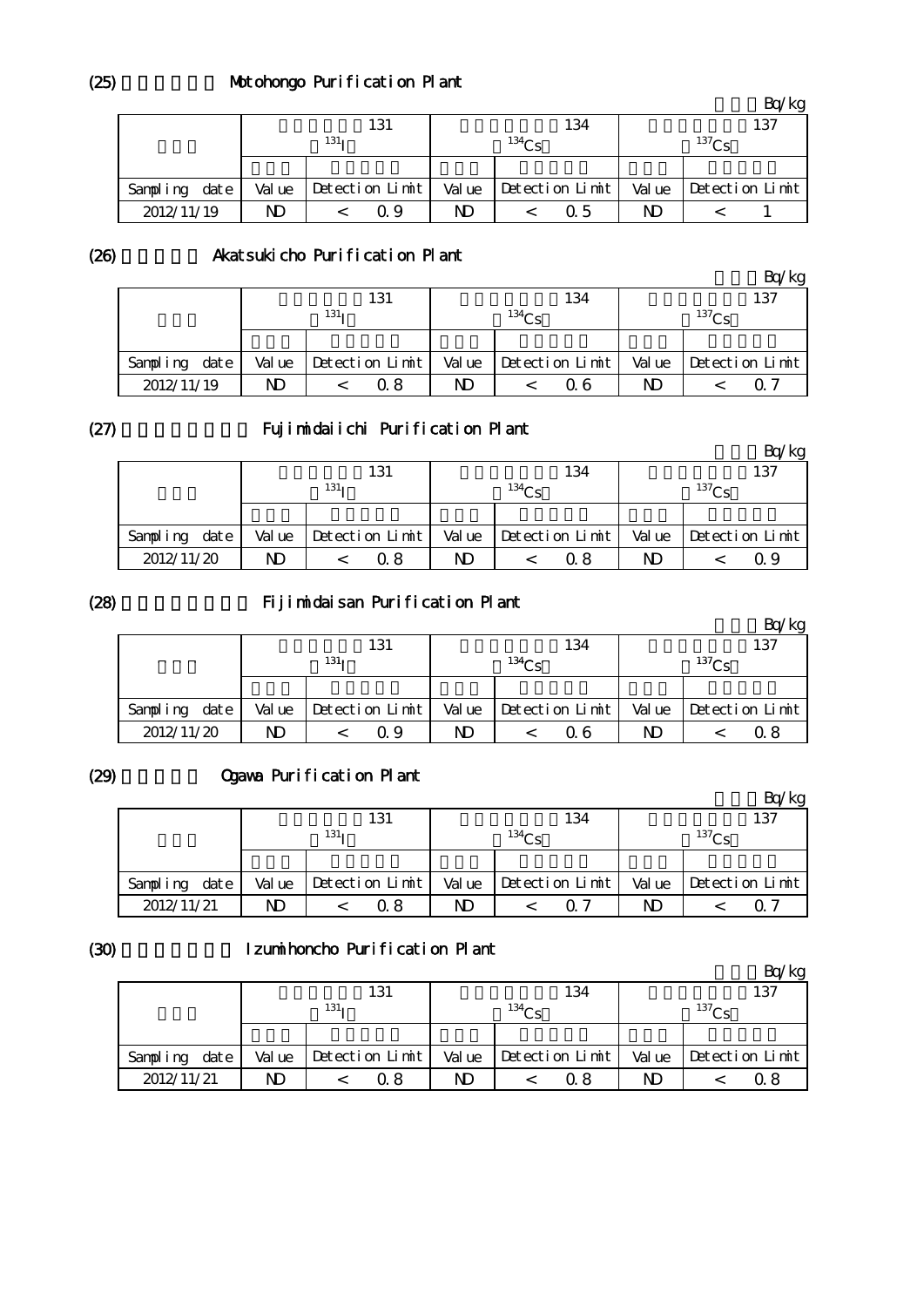# Jyousuiminami Purification Plant

|               |        |                  |        |                   |        | /kg               |
|---------------|--------|------------------|--------|-------------------|--------|-------------------|
|               |        | 131              |        | 134               |        | 137               |
|               |        | 131 <sub>T</sub> |        | 134C <sub>c</sub> |        | 137C <sub>c</sub> |
|               |        |                  |        |                   |        |                   |
| Sampling date | Val ue | Detection Limit  | Val ue | Detection Limit   | Val ue | Detection Limit   |
| 2012/11/22    | ND     | 07               | ND     | 07                | ND     | 0. Z              |

(32)

# Fuchumusashidai Purification Plant

|                   |        |                  |        |                   |        | Bq/kg           |
|-------------------|--------|------------------|--------|-------------------|--------|-----------------|
|                   |        | 131              |        | 134               |        | 137             |
|                   |        | 131 <sub>T</sub> |        | 134C <sub>g</sub> |        | $^{137}Cs$      |
|                   |        |                  |        |                   |        |                 |
| dat e<br>Sampling | Val ue | Detection Limit  | Val ue | Detection Limit   | Val ue | Detection Limit |
| 2012/11/22        | ND     | Q 8              | ND     | Q 9               | ND     |                 |

(33)

#### Tachi kawasakaecho Purification Plant

|                  |        | 131              |        | 134               |        | 137               |
|------------------|--------|------------------|--------|-------------------|--------|-------------------|
|                  |        | 131 <sub>T</sub> |        | 134C <sub>c</sub> |        | 137C <sub>c</sub> |
|                  |        |                  |        |                   |        |                   |
| Sampling<br>date | Val ue | Detection Limit  | Val ue | Detection Limit   | Val ue | Detection Limit   |
| 2012/11/25       | ND     | Q 8              | ND     | 0 6               | ND     | 09                |

#### (34)

#### Tachikawasunagawa Purification Plant

|               |        |                  |                 |        |             |                 |       |                   | 'kg             |
|---------------|--------|------------------|-----------------|--------|-------------|-----------------|-------|-------------------|-----------------|
|               |        |                  | 131             |        |             | 134             |       |                   | 137             |
|               |        | 131 <sub>T</sub> |                 |        | $134\Omega$ |                 |       | 137C <sub>c</sub> |                 |
|               |        |                  |                 |        |             |                 |       |                   |                 |
| Sampling date | Val ue |                  | Detection Limit | Val ue |             | Detection Limit | Value |                   | Detection Limit |
| 2012/11/25    | ND     |                  | 0. 8            | ND     |             | 0 6             | ND    |                   | ( ) ·           |

#### (35)

# Kamirenjyaku Purification Plant

|                  | . .    |                      |        |                   |        | /kg               |
|------------------|--------|----------------------|--------|-------------------|--------|-------------------|
|                  |        | 131                  |        | 134               |        | 137               |
|                  |        | 131 <sub>T</sub>     |        | 134C <sub>c</sub> |        | 137C <sub>c</sub> |
|                  |        |                      |        |                   |        |                   |
| date<br>Sampling | Val ue | $Detecti$ on $Limit$ | Val ue | Detection Limit   | Val ue | Detection Limit   |
| 2012/11/26       | ND     | ∩ 7                  | ND     | Q 5               | ND     | ი 7               |

(36)

#### Mitakashinkawa Purification Plant

|                  |        |                  |        |                   |        | kg                |
|------------------|--------|------------------|--------|-------------------|--------|-------------------|
|                  |        | 131              |        | 134               |        | 137               |
|                  |        | 131 <sub>T</sub> |        | 134C <sub>c</sub> |        | 137C <sub>c</sub> |
|                  |        |                  |        |                   |        |                   |
| date<br>Sampling | Val ue | Detection Limit  | Val ue | Detection Limit   | Val ue | Detection Limit   |
| 2012/11/26       | ND     |                  | ND     | 0 8               | ND     | Ω9                |

(31)